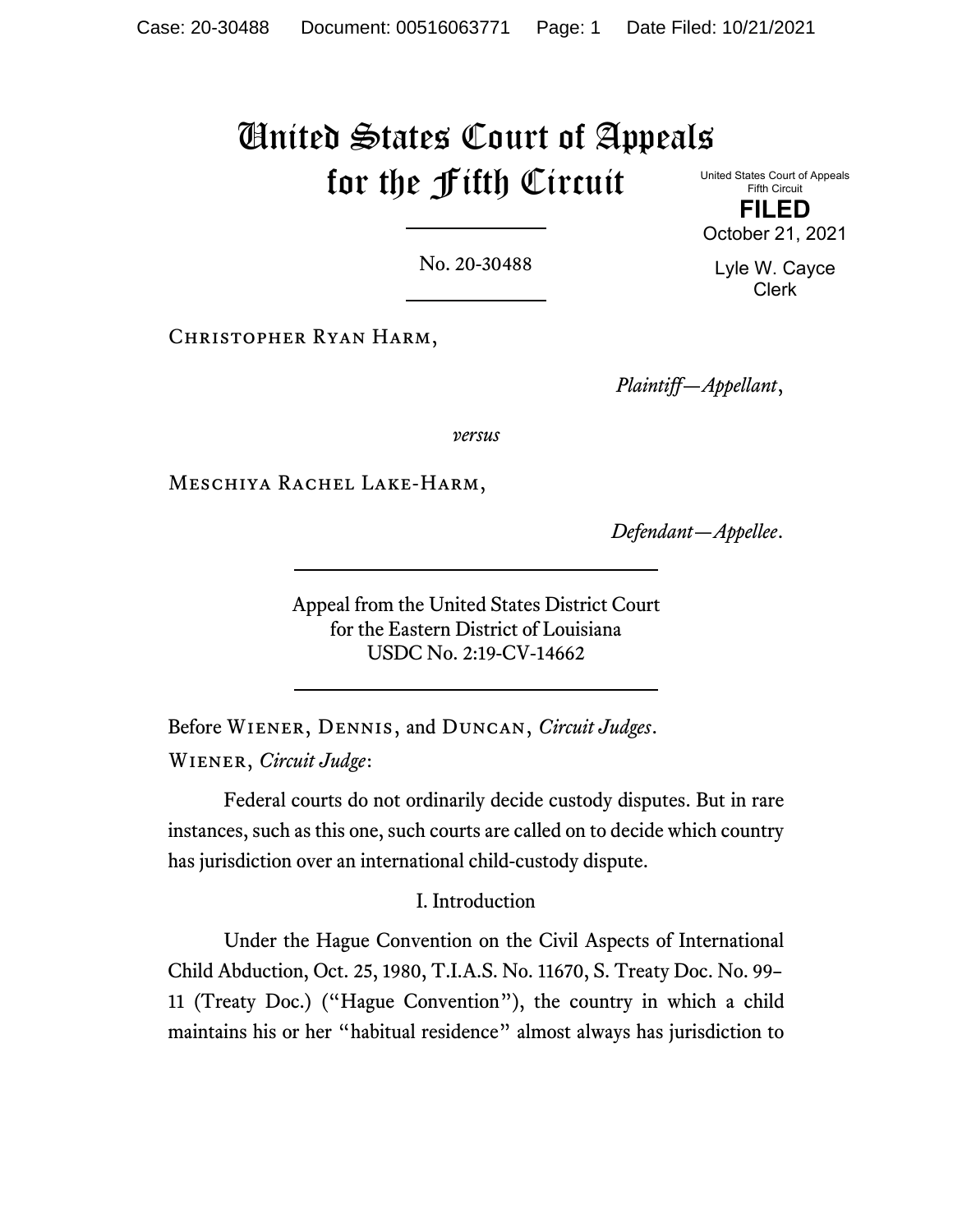decide a custody dispute between the parents of that child.<sup>[1](#page-1-0)</sup> There are occasional situations, however, when a child moves to a new country but whose presence there is deemed "transitory."<sup>[2](#page-1-1)</sup> In such circumstances, the country in which the child habitually resided prior to such move remains the child's *habitual residence*. That country is the jurisdiction of any Hague Convention custody dispute between such child's parents.

We must decide today if the district court clearly erred in deciding whether (1) a very young girl developed a habitual residence in Ireland or (2), as the district court concluded, her residence in Ireland was only transitory. The outcome we reach will determine whether Ireland (the residence of the father) or the United States (the residence of the mother and the child's habitual residence at the time of her birth there) will be the locale, and thus the source of the applicable law, of her parents' custody dispute.

The district court correctly applied the "totality-of-thecircumstances" analysis in determining the child's habitual residence, in accordance with the United States Supreme Court's most recent precedent on the Hague Convention.[3](#page-1-2) There is a plethora of conflicting facts affecting the district court's ultimate holding, but perceiving no *clear error* in the district court's findings of fact or conclusions of law, we affirm.

### II. Factual Background

Petitioner-Appellant Christopher Ryan Harm is a citizen of the United Kingdom and Northern Ireland, currently residing in the latter.

<span id="page-1-2"></span><span id="page-1-1"></span><span id="page-1-0"></span><sup>&</sup>lt;sup>1</sup> "Habitual residence" is not the same as residence or domicile. It is a term of art defined by and uniquely applicable to Hague Convention cases.

<sup>2</sup> *See Monasky v. Taglieri*, 140 S. Ct. 719, 726 (2020).

<sup>3</sup> *See id.* at 730.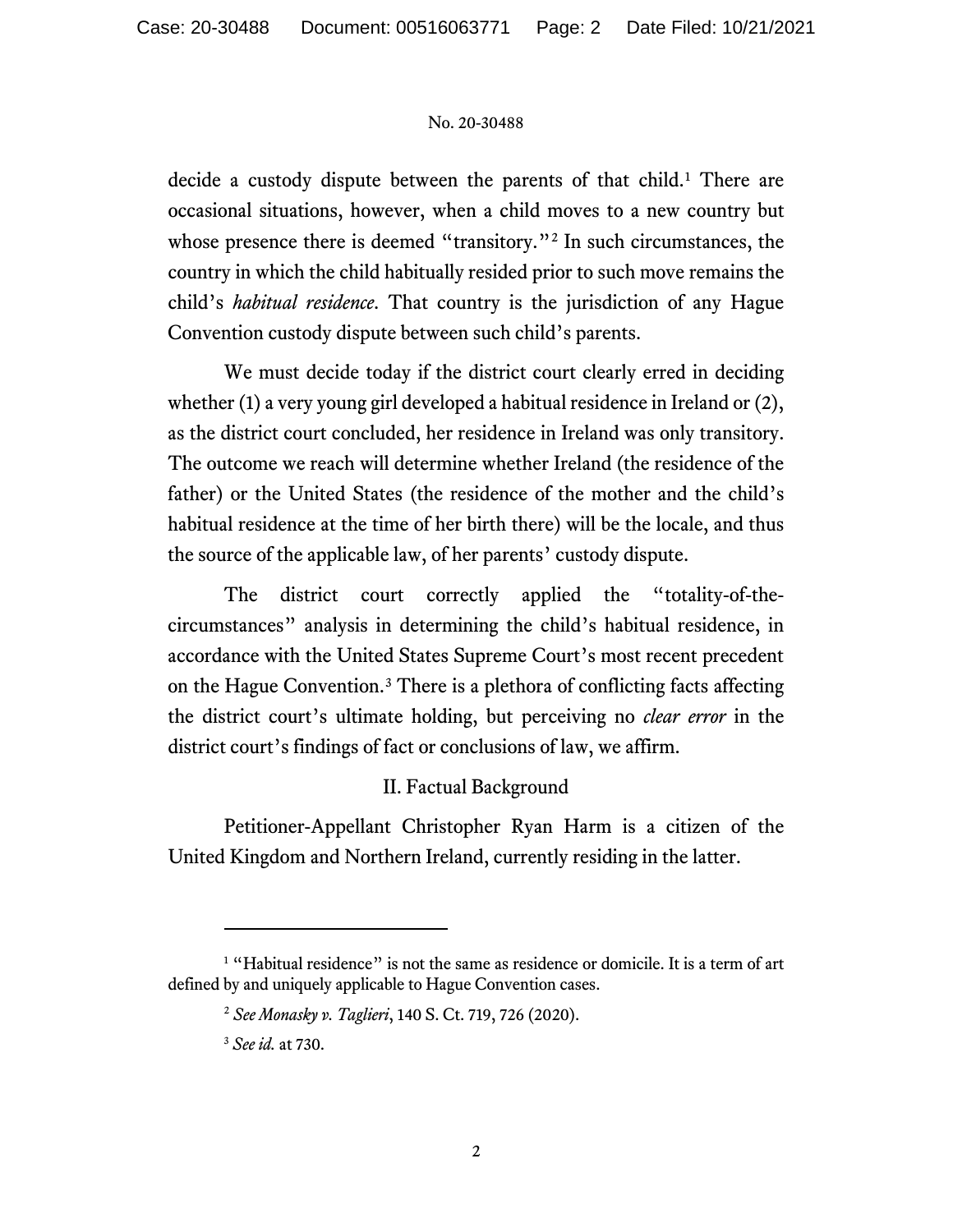Respondent-Appellee Meschiya Rachel Lake-Harm is a citizen of the United States, currently living in New Orleans, Louisiana. Mr. Harm alleged that their three-year-old child, SLH, was abducted by Ms. Lake-Harm from Ireland on May 21, 2019, when SLH was between one and two years old.

Ms. Lake-Harm is a professional musician. She met Mr. Harm in Germany or North Carolina — the parties dispute which<sup>[4](#page-2-0)</sup> — while she was performing. At that time, Mr. Harm was living in Kilkenny, Ireland, and Ms. Lake-Harm was living in New Orleans. They both moved to New Orleans in November 2016 and were married in Mississippi that December. SLH was born to the couple in New Orleans on January 15, 2017. [5](#page-2-1)

Because Ms. Lake-Harm frequently performed in Europe and because of "the political climate in the United States," she and Mr. Harm discussed setting up and maintaining a "home base" in Ireland for long enough that Ms. Lake-Harm could obtain European Union residency. (The couple had also become concerned about crime in New Orleans after a drug addict broke into their van and left a used hypodermic needle under SLH's car seat.) Both parents also wanted to give SLH the opportunity of living in the European Union and ultimately attending college there in the future if she so desired. Ms. Lake-Harm was interviewed by OffBeat Magazine, during which she explained that she could only live in New Orleans if she elected to live in the United States, but that she wanted to move to Europe so that SLH would have both United States and Irish passports.

<span id="page-2-0"></span><sup>&</sup>lt;sup>4</sup> The parties disagree about this and a number of other facts. As we explain below, however, we must give credence to the district court's findings of fact.

<span id="page-2-1"></span><sup>&</sup>lt;sup>5</sup> The parties also disagree whether they were living together when SLH was born or whether they were in a "long-distance relationship."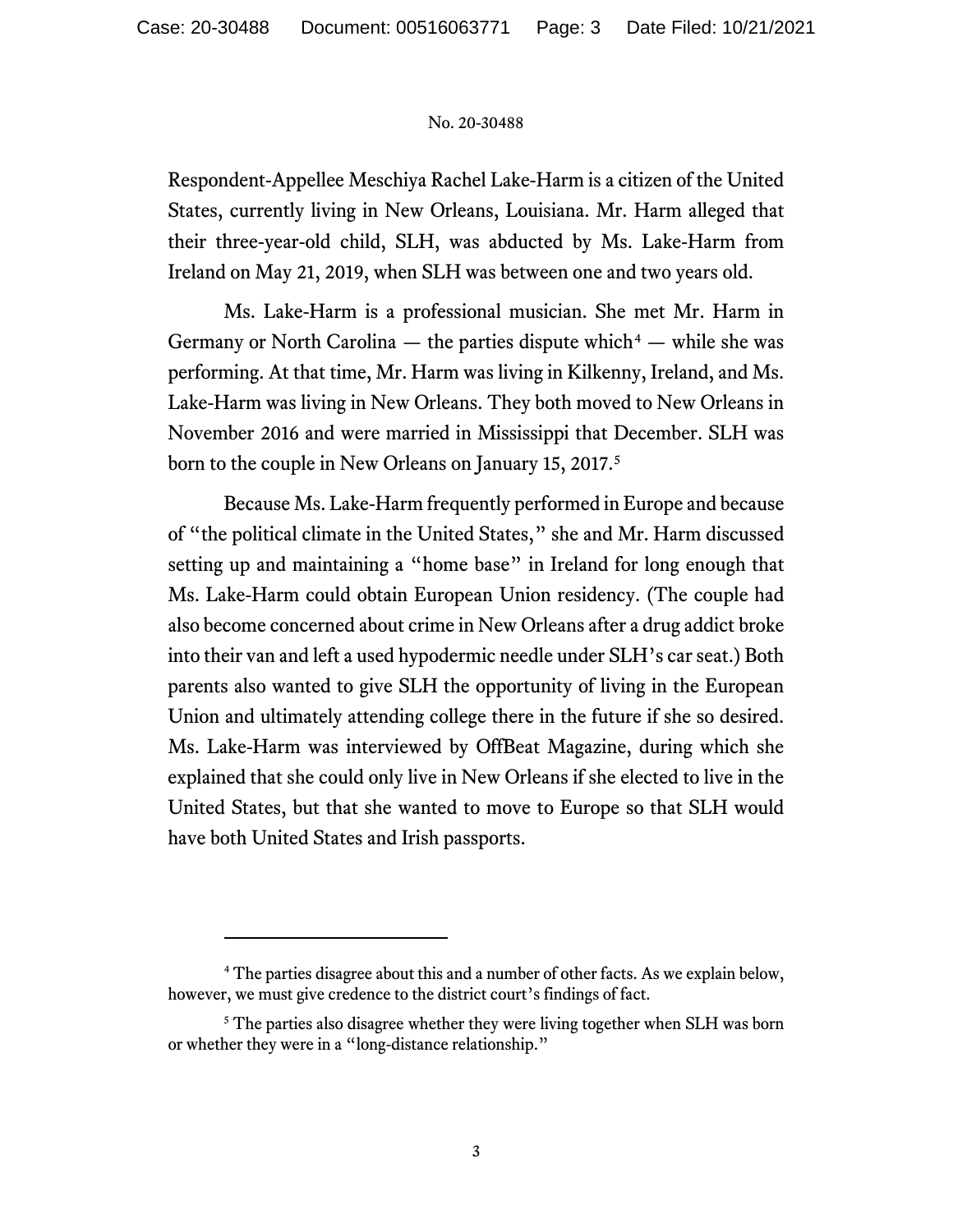The couple began to experience marital difficulties in February of 2018, after which they slept in separate bedrooms. Ms. Lake-Harm kept traveling to perform, however, and did not cease her efforts to obtain European Union residency for herself and SLH. In May of that year, after spending time in New Orleans to sell some of her belongings, Ms. Lake-Harm took SLH to Amsterdam. Along with Mr. Harm, she and SLH traveled in the Netherlands, Switzerland, and Denmark for her performances. In June of 2018, Ms. Lake-Harm learned of sexual assault allegations against Mr. Harm, and the couple's relationship further deteriorated.

In July, two months after their arrival in Europe, the family moved to Ireland and rented the Woodview House outside of Cork, but Mr. Harm and Ms. Lake-Harm continued to sleep in separate bedrooms. Ms. Lake-Harm applied for and obtained an international driver's license. She deposited her funds in an Irish bank account and closed her United States bank account. She then legally added "Harm" to her last name, even though her marriage continued to crumble.

When Ms. Lake-Harm entered Ireland, she informed a customs official that Ireland was her new home. She also shared this information on her social media accounts. In one social media post, for instance, Ms. Lake-Harm proclaimed that, although "[t]he journey was an exhausting struggle," her new "home" was "worth it," and was "[p]erfect in every way." She said that she "never want[ed] to leave the Woodview House." In another post, she shared an article from the Irish Times with the headline, "I'm leaving a country devoid of compassion, for Ireland."

In March of 2019, Ms. Lake-Harm moved out of the Woodview House and into a house in Wexford, Ireland, approximately three hours away from the Woodview House, where Mr. Harm still lived. Following Ms. Lake-Harm's move to Wexford, the couple attempted to share custody of SLH.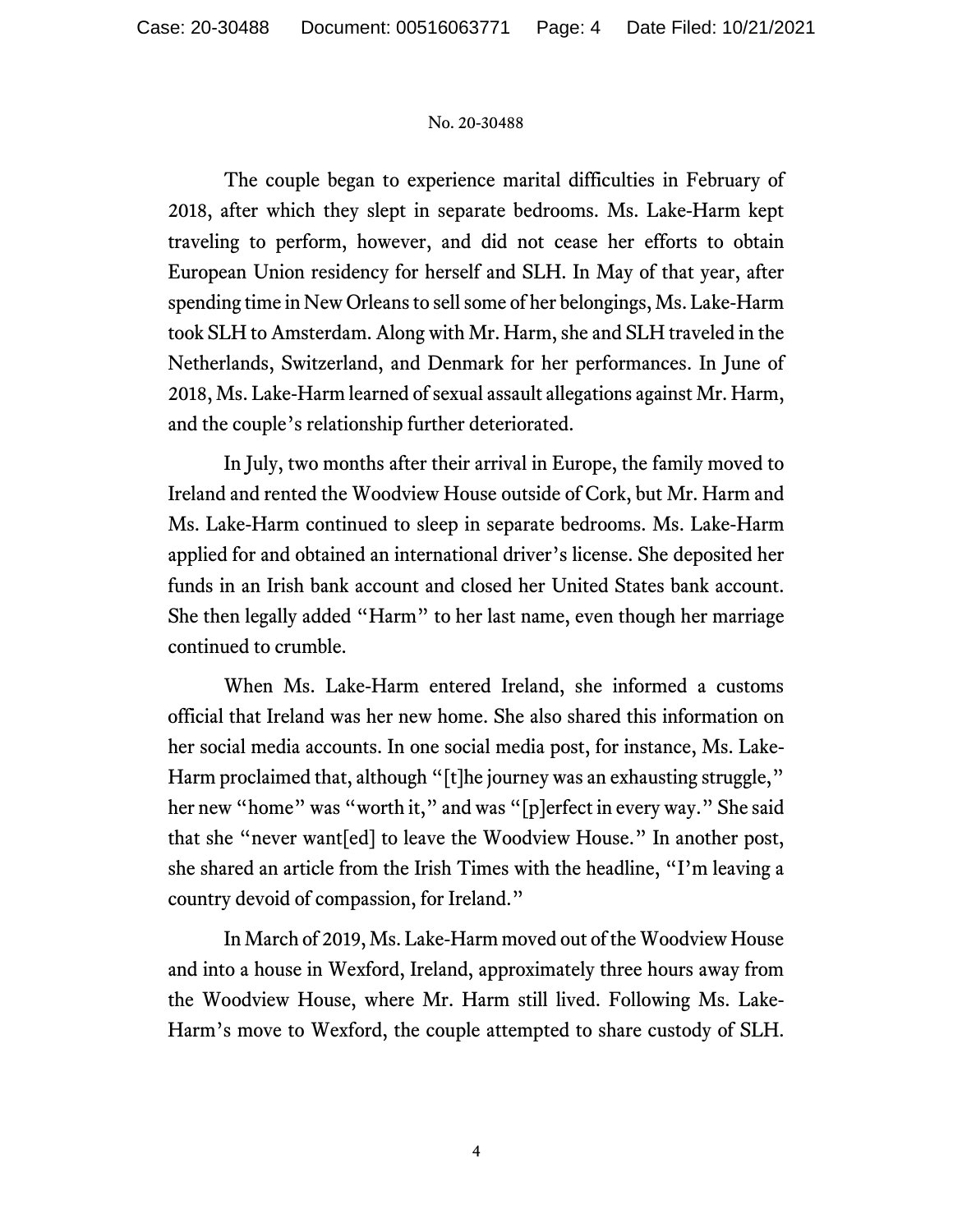An equal division was not often followed, however, because of Ms. Lake-Harm's frequent international travel, in which she would take SLH along. During that time, Ms. Lake-Harm expressed that Ireland was her "home base of operations."

The family traveled together to Italy in August of that year, but later Ms. Lake-Harm alone took SLH to the United States. Ms. Lake-Harm and SLH then traveled to Germany, where Mr. Harm was working at the time. While on that trip, the couple got into a dispute during which Mr. Harm attempted to take SLH from Ms. Lake-Harm forcibly. Ms. Lake-Harm became afraid: She told Mr. Harm that she wanted a divorce and that she could no longer co-parent with him. She consulted legal counsel in Ireland but was told that she could not file for divorce there because she was not a legal resident of Ireland.

Ms. Lake-Harm continued to travel with SLH, but no longer with Mr. Harm. However, Ms. Lake-Harm went to Greece in November and left SLH with Mr. Harm for six days. That was the first time SLH had been cared for overnight by Mr. Harm alone. When Ms. Lake-Harm traveled to Moscow, she again left SLH with Mr. Harm. But, after returning, Ms. Lake-Harm learned that Mr. Harm had been bathing naked with SLH and had taught her words for the male genitalia. After that, Ms. Lake-Harm no longer felt comfortable leaving SLH alone with Mr. Harm for more than a few hours at a time.

That December, after receiving permission from Mr. Harm, Ms. Lake-Harm took SLH to New Orleans to visit family and friends and to perform there. Ms. Lake-Harm and SLH returned to Ireland in mid-January 2019. SLH celebrated her January birthday in Ireland, but with no friends in attendance. (She had celebrated the same birthday with parties in New Orleans and Tucson prior to returning to Ireland.) With Mr. Harm's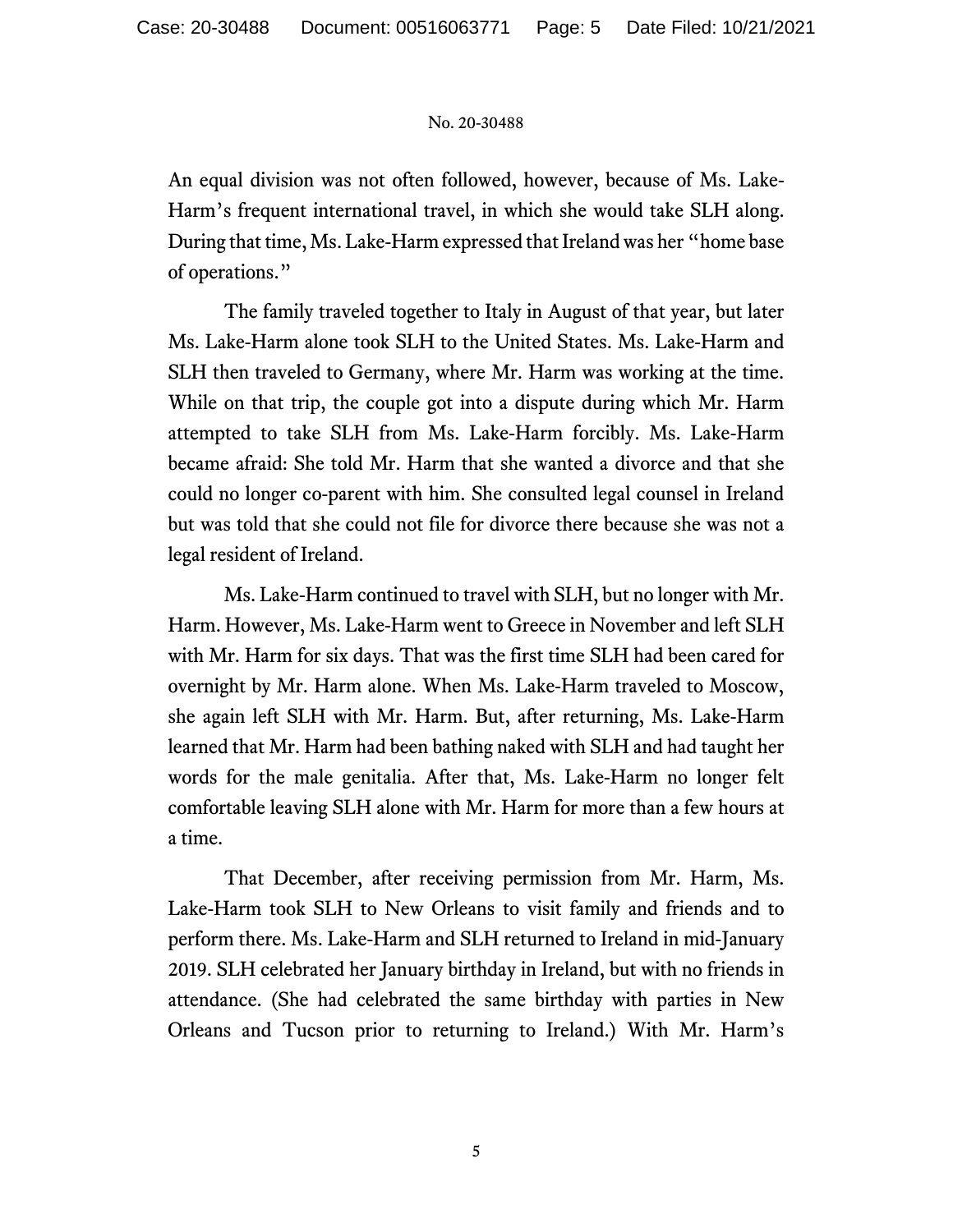permission, Ms. Lake-Harm continued to travel throughout Europe, accompanied by SLH. During that extended period of travel, SLH was in Ireland — together with Ms. Lake-Harm — for one-and-a-half weeks at the most.

Early in May of 2019, Ms. Lake-Harm began planning the above-noted move from Woodview House to Wexford, Ireland. Then, on May 21, Ms. Lake-Harm took SLH to the United States — originally with Mr. Lake's permission — planning to go to Tucson, Arizona and visit Ms. Lake-Harm's parents there. However, the mother and child ended up traveling to New Orleans instead.

# III. District Court Ruling

Mr. Harm then initiated the instant action in the Eastern District of Louisiana, claiming that Ms. Lake-Harm had abducted SLH, in violation of the Hague Convention. The district court ultimately held that SLH's habitual residence was the United States, and that her residence in Ireland was transitory. In its oral opinion and order, the district court considered testimony and arguments from both sides. The court based its finding that SLH's residence in Ireland was transitory partially on the fact that Mr. Harm had consented to all of SLH's travels, including the "abduction" in May 2019. That consent, the district court noted, was buttressed by Mr. Harm's knowledge that Ms. Lake-Harm maintained substantial ties to New Orleans and that SLH had been born there. The court also recognized that the couple had set up a base in Europe.

The trial court then discussed in detail, month-by-month, Ms. Lake-Harm's world-wide travel, almost always accompanied by SLH. The court noted that in every instance of travel, Mr. Harm consented to SLH going along with Ms. Lake-Harm. Testimony also established that, while in Ireland, SLH did not meet any friends or attend school. The court further noted that,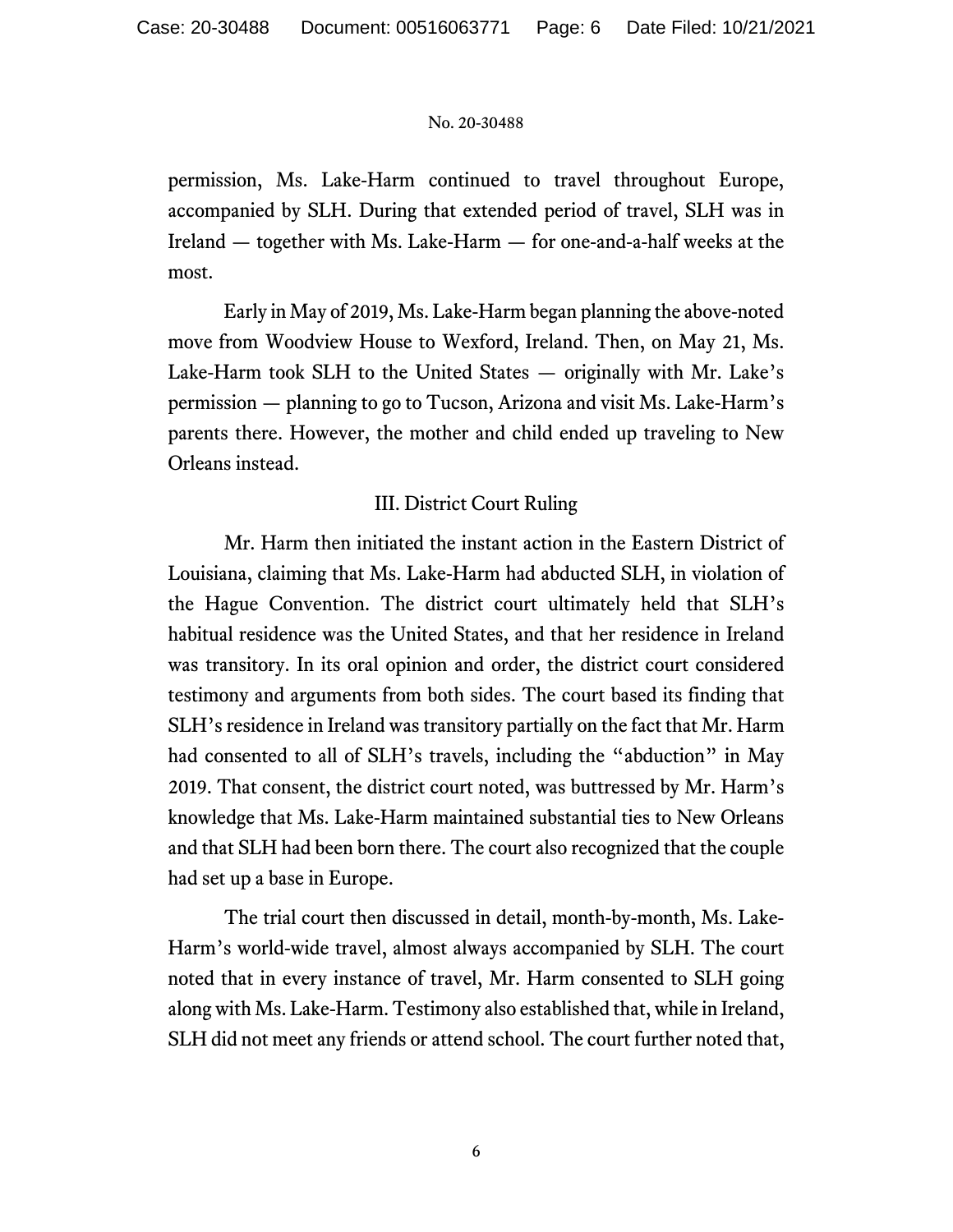when SLH was in Ireland, she was never there "for more than a couple of weeks" before again traveling with Ms. Lake-Harm. The court concluded that SLH's ties to Ireland were "extremely limited."

The district court further found that Mr. Harm had not attempted to be in SLH's life very much. The court also noted the instability in the couple's marriage. Finally, the court summed up its holding by stating: "And now to say that [the couple] established habitual residence as a married couple and the parents of a minor child in Ireland under those circumstances would be absurd."

# IV. Standard of Review

The Supreme Court has observed that, for purposes of Hague Convention cases, "[a] child's habitual residence presents what U.S. law types a 'mixed question' of law and fact—albeit barely so."[6](#page-6-0)

The inquiry begins with a legal question: What is the appropriate standard for habitual residence? Once the trial court correctly identifies the governing totality-of-thecircumstances standard, however, what remains for the court to do in applying that standard . . . is to answer a factual question: Was the child at home in the particular country at issue? The habitual-residence determination thus presents a task for factfinding courts, not appellate courts, and should be judged on appeal by a clear-error review standard deferential to the factfinding court.[7](#page-6-1)

"Findings of fact, whether based on oral or other evidence, must not be set aside unless clearly erroneous, and the reviewing court must give due

<span id="page-6-1"></span><span id="page-6-0"></span><sup>6</sup> *Monasky*, 140 S. Ct. at 730 (quoting *U.S. Bank N.A. v. Village at Lakeridge, LLC*, 138 S. Ct. 960, 967 (2018)).

 $^7$  *Id.*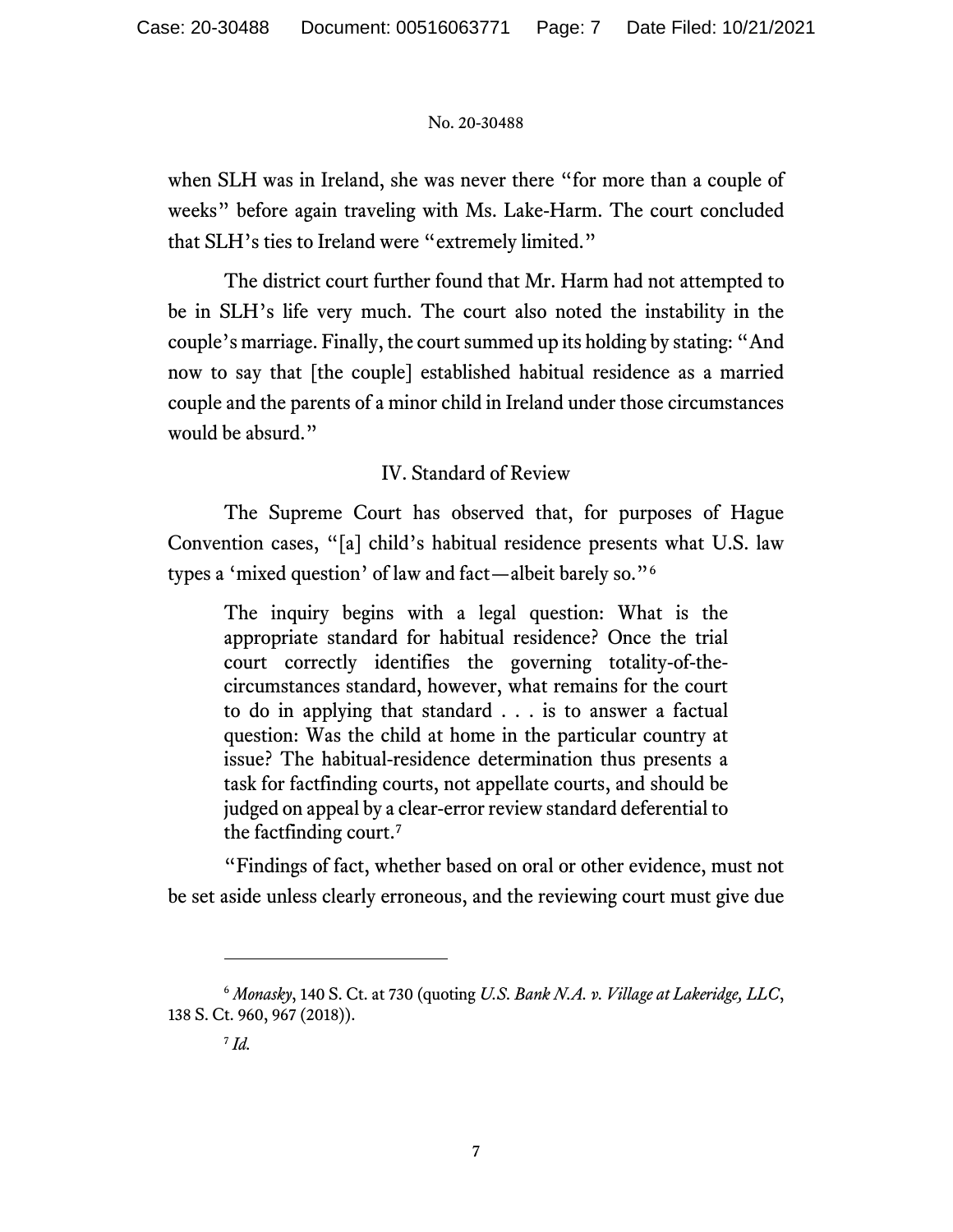regard to the trial court's opportunity to judge the witnesses' credibility."[8](#page-7-0) "A finding is 'clearly erroneous' when although there is evidence to support it, the reviewing court on the entire evidence is left with the definite and firm conviction that a mistake has been committed."[9](#page-7-1) We may not "reverse the finding of the trier of fact simply because [we are] convinced that [we] would have decided the case differently."<sup>[10](#page-7-2)</sup> "Where there are two permissible views of the evidence, the factfinder's choice between them cannot be clearly erroneous."<sup>[11](#page-7-3)</sup>

## V. Analysis

Although reasonable minds may disagree with the district court's conclusion, that court made a plausible finding in light of the record as a whole. We thus will not set it aside as clearly erroneous.<sup>[12](#page-7-4)</sup> There is evidence that SLH might have established a habitual residence in Ireland. As noted above, the family discussed and took steps toward setting up a "home base" in Ireland to provide more opportunities to SLH. After the family's arrival in Ireland, Mr. Harm began taking SLH to the Sparks Toddler Group. The couple also applied for and was granted residency status for SLH. It would take SLH at least five years to get an Irish passport, but she got a Personal Public Service Number, allowing her access to Irish social services. The couple obtained a GP Visit Card for SLH to attend free medical appointments

<sup>8</sup> FED. R. CIV. P. 52(a)(6).

<sup>9</sup> *United States v. U.S. Gypsum Co.*, 333 U.S. 364, 395 (1948).

<sup>10</sup> *Anderson v. City of Bessemer City*, 470 U.S. 564, 573 (1985).

<sup>11</sup> *Id.* at 574.

<span id="page-7-4"></span><span id="page-7-3"></span><span id="page-7-2"></span><span id="page-7-1"></span><span id="page-7-0"></span><sup>&</sup>lt;sup>12</sup> We note at the outset that the district court did make at least one error here: It noted post-removal facts, which the Hague Convention prevents courts from doing. This error, however, does not constitute clear error because there is ample evidence supporting a conclusion that SLH's residence after moving from the United States was transitory.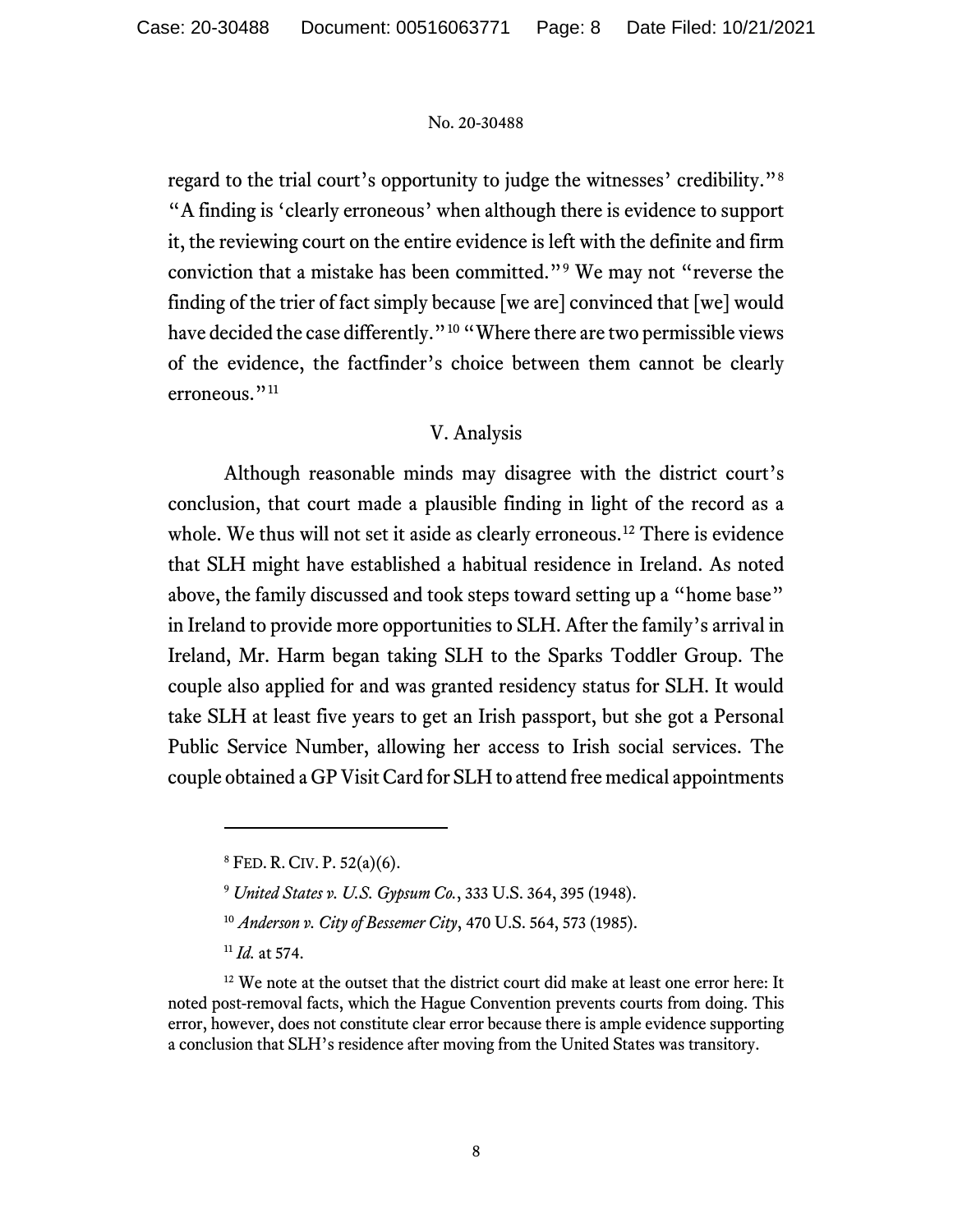and checkups in Ireland and regularly saw doctors at the Grove Medical Centre in Cork.

Ms. Lake-Harm also applied for residency status and later obtained a Stamp 4 Visa and Personal Public Service Number, permitting her to work and file taxes in Ireland. The couple signed and filed an election form, electing to file taxes jointly in Ireland. Ms. Lake-Harm attested that she was "an ordinary resident of Ireland," and she obtained a European Union Health Insurance Card, providing her access to European Union social services. She purchased a vehicle in Ireland and registered and insured it there in her name.

Mr. Harm cared for SLH whenever he was given the opportunity, providing for her financially when she was with him. For example, SLH enjoyed horses so Mr. Harm took her for walks around the horse stables and for horseback rides near the Woodview House. And Mr. Harm's brother would visit Mr. Harm and SLH on weekends.

It is equally plausible, however, as the trial court concluded, that SLH's presence in Ireland was transitory. Ms. Lake-Harm's career as a professional musician sent mother and daughter on a dogged schedule of travel outside Ireland. SLH was Ms. Lake-Harm's constant companion on these tours as Mr. Harm gave permission for his daughter to begin traveling the world at three months old with her mother. This consent was given even as the relationship between Mr. Harm and Ms. Lake-Harm was crumbling. Far from setting up a new family home base in Ireland, the couple lived apart as they continued to experience marital difficulties. Ms. Lake-Harm did not even acquire the legal status she needed in Ireland to file for divorce. Ireland, for SLH, is a place where she spent only brief periods of her life without the company of friends or the normalcy of school. As evidenced by her lonely